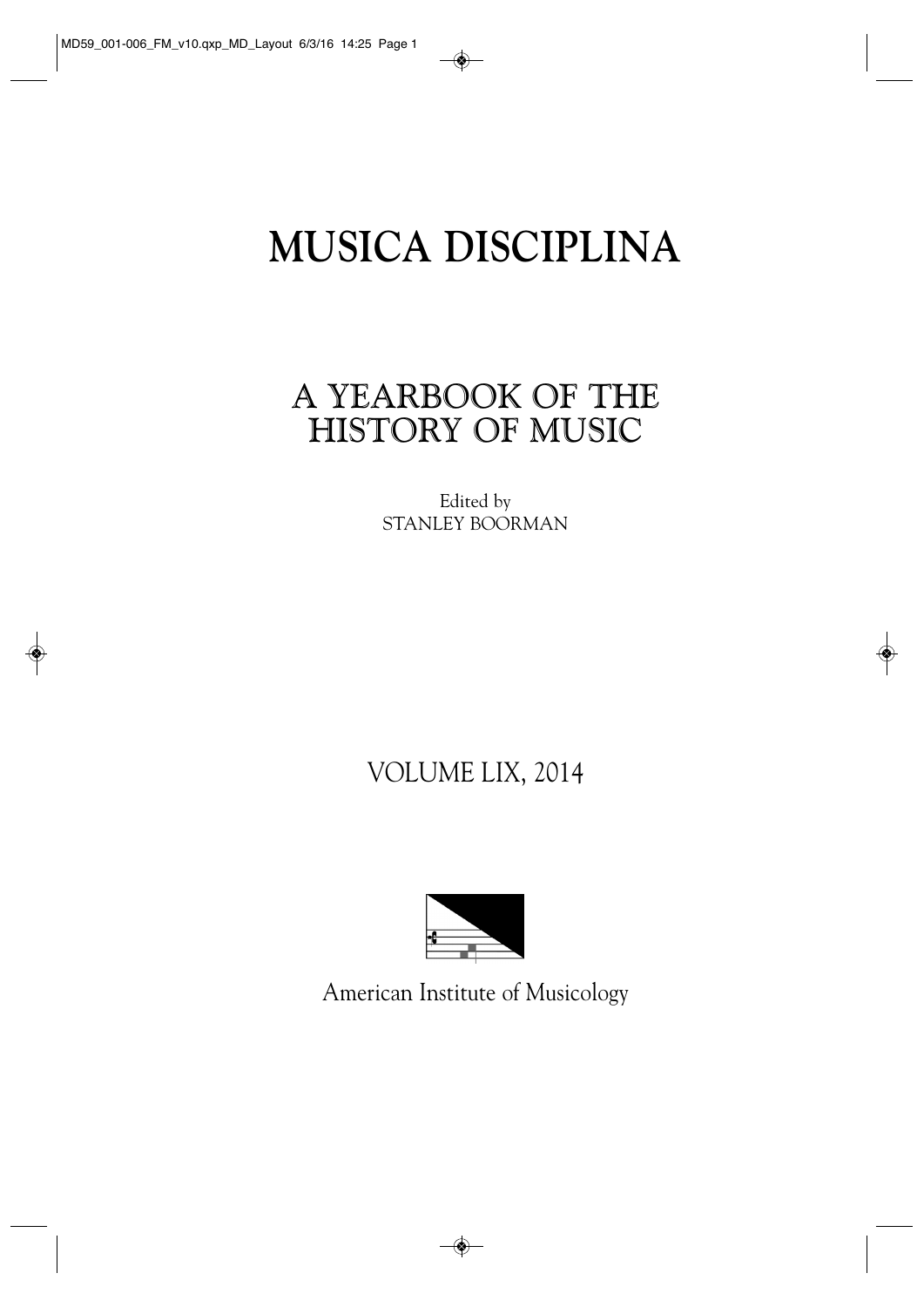# **MUSICA DISCIPLINA**

A YEARBOOK OF THE HISTORY OF MUSIC

VOLUME LIX, 2014

## Edited by STANLEY BOORMAN

#### **Editorial Board**

| Tim Carter          | University of North Carolina at Chapel Hill, USA |
|---------------------|--------------------------------------------------|
| Anthony Cummings    | Lafayette College, USA                           |
| Mark Everist        | University of Southampton, GB                    |
| Dinko Fabris        | Conservatorio di Bari, Italy                     |
| Barbara Haggh-Huglo | University of Maryland, USA                      |
| David Hiley         | Universität Regensburg, Germany                  |
| Karl Kuegle         | Universiteit Utrecht, Netherlands                |
| Birgit Lodes        | Universität Wien, Austria                        |
| Laurenz Luetteken   | Universität Zurich, Switzerland                  |
| Anne MacNeil        | University of North Carolina at Chapel Hill, USA |
| Anne Smith          | Schola Cantorum Basiliensis, Switzerland         |
| Anne Stone          | CUNY, USA                                        |

#### **AMERICAN INSTITUTE OF MUSICOLOGY**

The American Institute of Musicology publishes seven series of critical editions, scholarly studies, reference works, and this journal, all dedicated to the study of the music and culture of the Medieval, Renaissance, and early Baroque eras. The publications of the Institute are used by scholars and performers alike and constitute a major core collection of early music, theoretical writings on music, and the scholarly analysis of that music and its sources.

For information on establishing a standing order or subscription to this journal or any of our series, or for editorial guidelines on submitting proposals, please contact:

American Institute of Musicology 800 736-0070 (U.S. book orders) / 608 836-9000 (phone) / 608 831-8200 (fax) http://www.corpusmusicae.com orders@corpusmusicae.com / info@corpusmusicae.com

© 2016 by the American Institute of Musicology, Verlag Corpusmusicae, GmbH. All rights reserved. No part of this journal may be reproduced or transmitted in any form by any electronic or mechanical means (including photocopying, recording, or information storage and retrieval) without permission in writing from the publisher. Offprints of individual articles are available upon request.

ISSN 0077–2461 v. 59

Printed in the United States of America.  $\circledcirc$  The paper used in this publication meets the minimum requirements of the American National Standard for Information Sciences Permanence of Paper for Printed Library Materials, ANSI Z39.48-1992.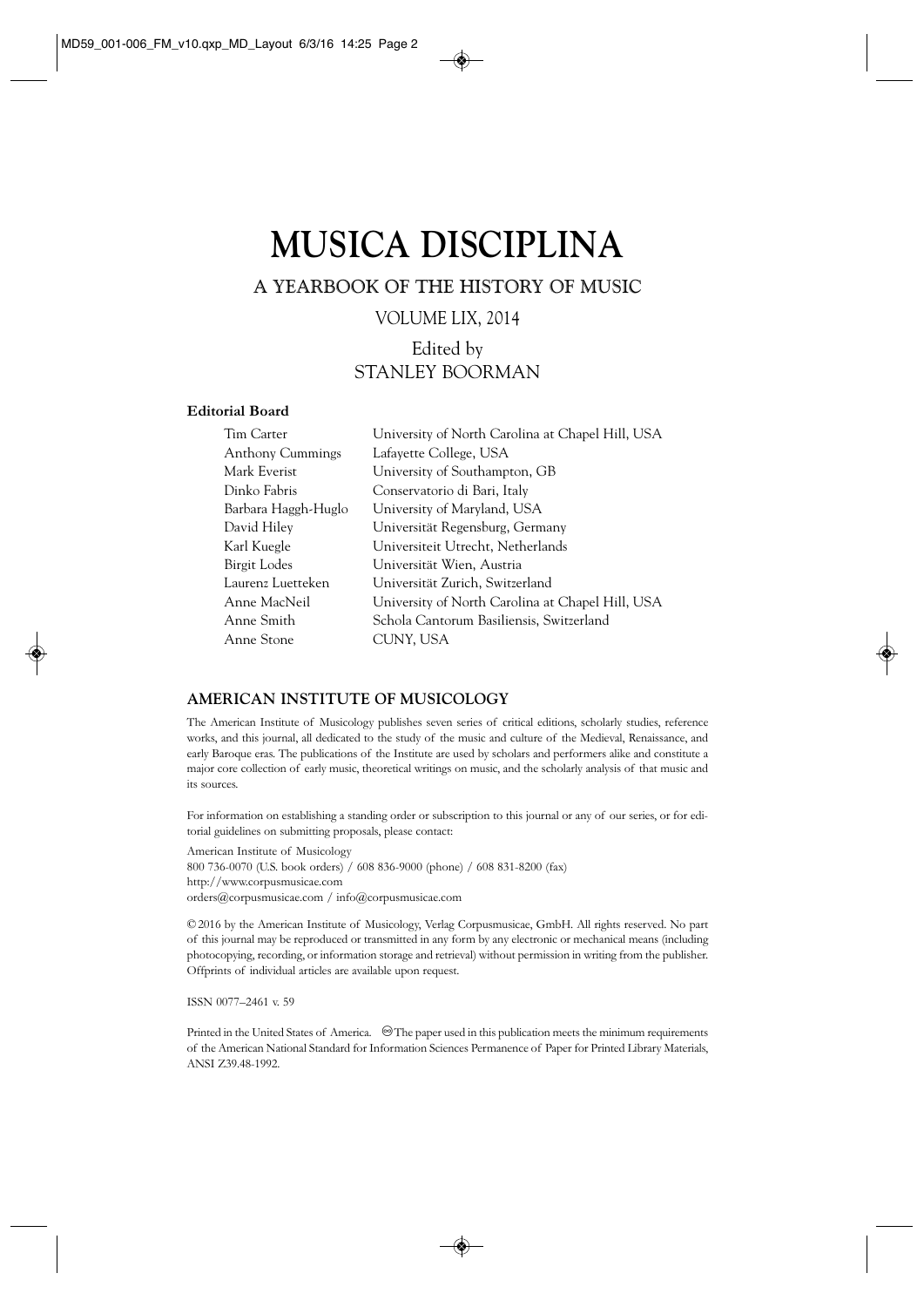# **TABLE OF CONTENTS**

| Carlo Bosi, Gentils Gallans de France: The Vicissitudes of a French War                                                                      |  |
|----------------------------------------------------------------------------------------------------------------------------------------------|--|
| Joseph Arthur Mann, "Both Schollers and Practicioners": The Pedagogy of<br>Ethical Scholarship and Music in Thomas Morley's Plaine and Easie |  |
| Daniele Sabaino and Marco Mangani, Tonal Space Organization in                                                                               |  |
| Anne Smith, Jesuit Imagery, Rhetoric, and Victoria's Senex Puerum                                                                            |  |

\* \* \*

|--|--|--|--|--|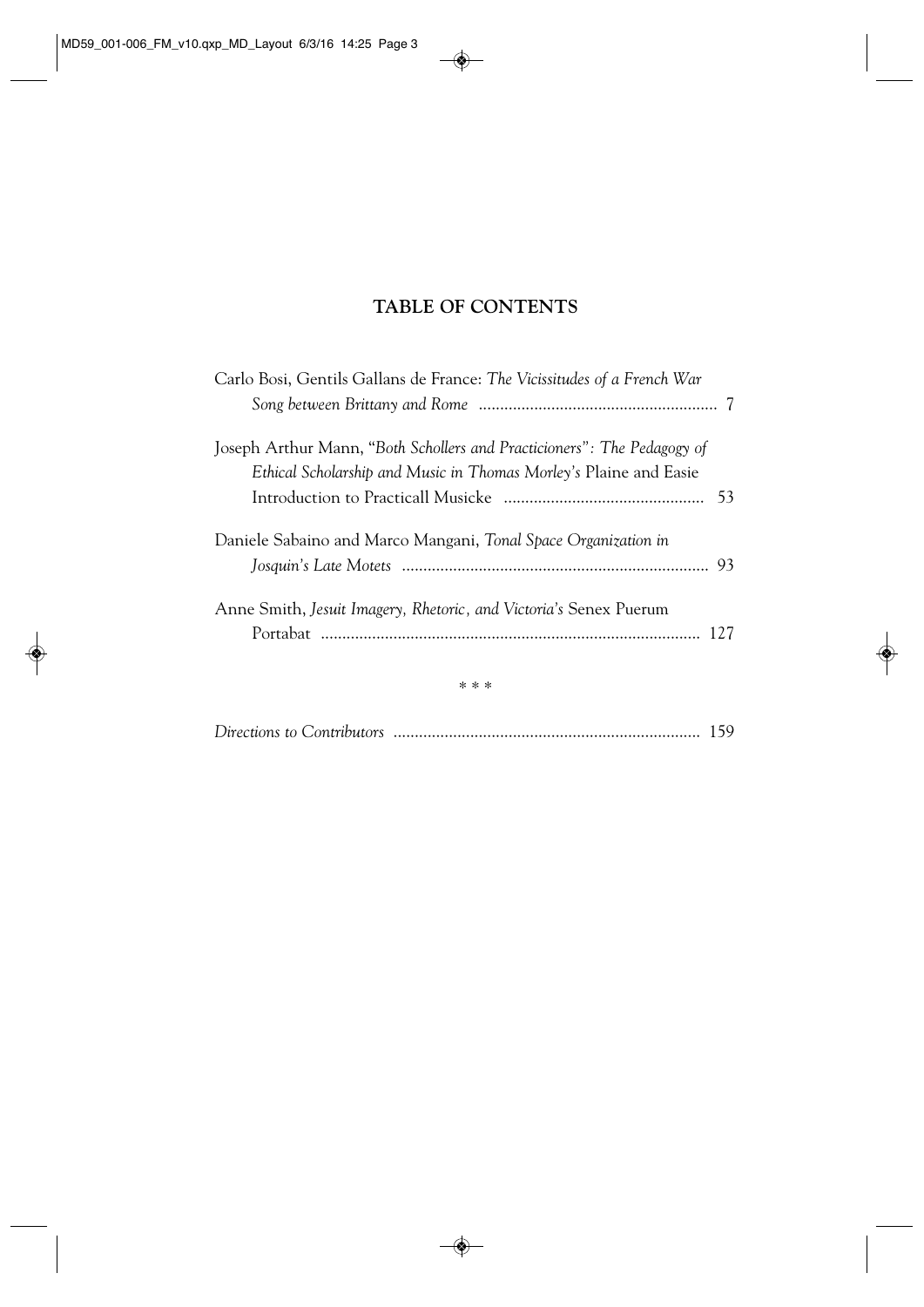### *GENTILZ GALLANS DE FRANCE:* **THE VICISSITUDES OF A FRENCH WAR SONG BETWEEN BRITTANY AND ROME\***

#### CARLO BOSI

Many years ago, Howard M. Brown demonstrated how late 15th-/early 16th century French song underwent a profound transformation, largely freeing itself from the strictly formal requirements of the formes fixes of courtly tradition.1 Not only did the literary topics change (from traditionally 'courtly' to more or less 'popularizing'), but also musical diction mutated from highly melismatic to prevailingly syllabic, with clear-cut, squared melodic phrases. This radical stylistic change is borne out by a growing usage of and interest in thematic and literary materials belonging to a completely different, 'lower' register, which slowly but inexorably dissolves from within the high-brow posture and mood of what has often been termed Franco-Burgundian court song. At first wittily contrasted and stacked up against traditional court forms, such as the combinative chanson<sup>2</sup>—which in its polytextuality and polysemy somehow reveals compositional strategies in common with the late medieval motet—, these melodies and texts ever more frequently receive autonomous arrangements, bringing to life completely new and fresh song styles and forms, and progressively transforming the sophisticated melodic language of late 15th-century song.3

<sup>\*</sup> This work was supported by the Austrian Science Fund (FWF), within the Research Project P 27257–G18. I would also here like to take the opportunity to thank Bonnie Blackburn, whose insightful and, as always, illuminating comments have nurtured this essay at a time when it was still 'in progress.'

<sup>1.</sup> Cf., in particular, Brown, "The *Chanson rustique*," and "The Transformation of the Chanson."

<sup>2.</sup> For the combinative chanson, see in particular the following studies by Maniates: "Combinative Chansons in the Dijon Chansonnier"; "Combinative Chansons in the Escorial Chansonnier"; and *The Combinative Chanson: An Anthology.* For a fresh, intertextual view of combinative song by way of a specific example, see Zazulia, "'Corps contre corps.'"

<sup>3.</sup> This is not to say, of course, that the old *formes fixes* died out altogether. On the contrary, as has already been shown in several studies, they lived on for some time in the works of composers such as Agricola, la Rue, Prioris, etc., though certainly not much beyond the first few years of the 16th century.

<sup>©2016</sup> American Institute of Musicology, Verlag Corpusmusicae GmbH. All rights reserved. 0077-2461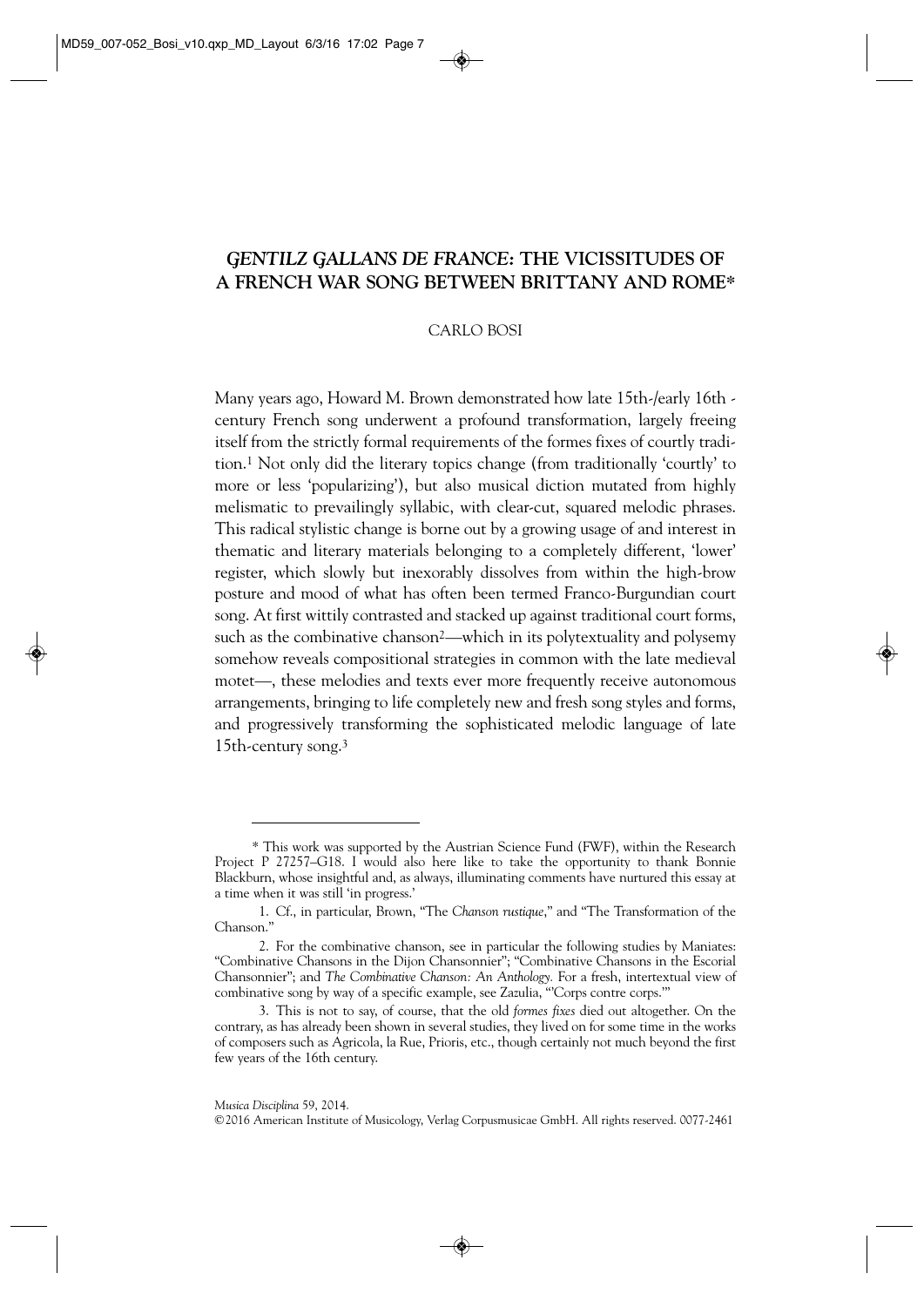# **"BOTH SCHOLLERS AND PRACTICIONERS": THE PEDAGOGY OF ETHICAL SCHOLARSHIP AND MUSIC IN THOMAS MORLEY'S** *PLAINE AND EASIE INTRODUCTION TO PRACTICALL MUSICKE***\***

#### JOSEPH ARTHUR MANN

I would counsell you diligentlie to peruse those waies which my loving Maister [ ... ] M. *Bird,* and M. *Alphonso* in a vertuous contention in love betwixt themselves made upon the plainsong of *Miserere,* but a contention, as I saide, in love: which caused them strive everie one to surmount another, without malice, envie, or backbiting: but by great labour, studie and paines, e[a]ch making other censure of that which they had done. Which contention of theirs (speciallie without envie) caused them both become excellent in that kind, and winne such a name, and gaine such credite, as wil never perish so long as Musicke indureth. Therefore, there is no waie readier to cause you become perfect, then to contend with some one or other, not in malice (for so is your contention uppon passion, not for love of vertue) but in love, shewing your adversarie your worke, and not skorning to bee corrected of him, and to amende your fault if hee speake with reason  $[\,\dots]$ .<sup>1</sup>

#### **Introduction**

Scholarship on the musical aspects of Thomas Morley's *Plaine and Easie Introduction to Practicall Musicke,* published in 1597, has appeared periodically

<sup>\*</sup> I owe much thanks to Andrew H. Weaver for all of his helpful criticism, insight, and advice in the process of developing this research and transforming it into a conference paper and then an article. I am also very grateful for the fair criticism and constructive comments from the anonymous reviewers for *Musica Disciplina* and from Stanley Boorman. All of these ethical scholars have helped make this article much better than it was when they first read it.

<sup>1.</sup> Morley, *Plaine and Easie Introduction,* 115. This is hereafter cited as Morley, *Introduction*. In transcribing the quotations presented in this article, I have standardized the usage of letters, such as "v" and "u," to improve readability, and I have opted not to include the italic formatting used in the original sources when it was used as the default for the passage. Instead, I have formatted the passage in regular font and placed in italics any words that were set off in the original by not being set in italics.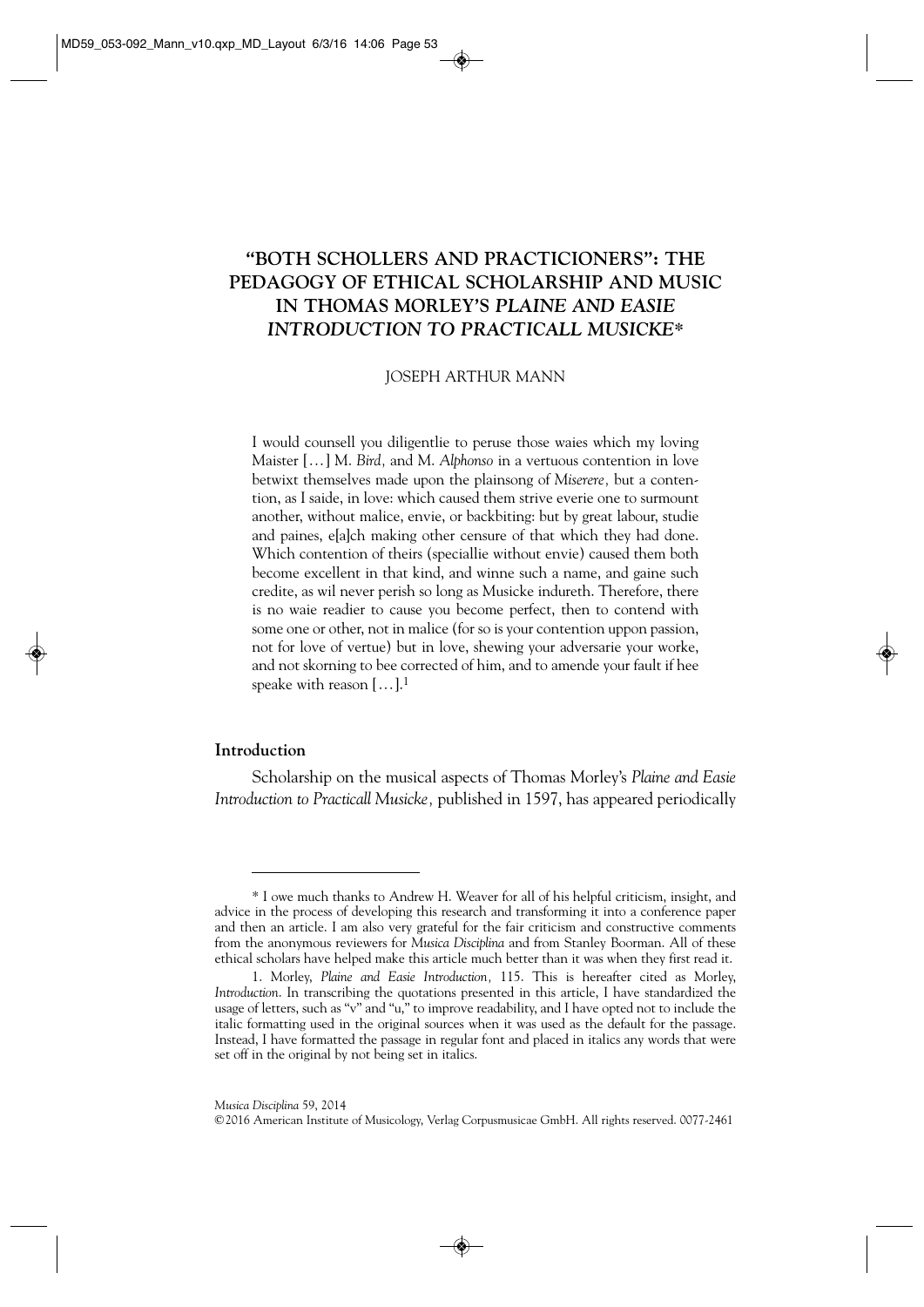### **TONAL SPACE ORGANIZATION IN JOSQUIN'S LATE MOTETS\***

#### DANIELE SABAINO AND MARCO MANGANI

Some years ago, in a paper read at the International Musicological Society Zürich Congress and published the following year in *Acta Musicologica,* we proposed a re-thinking of the concept of tonal type as a hermeneutical tool in the organisation of tonal space of (late) Renaissance polyphony.1 Our starting point—founded upon a critical reading of the musicological literature on the topic, but also formed around a conviction that seems to us every day more and more reasonable2—was the idea that it was unlikely that a sixteenthcentury musician could be about to compose a polyphonic piece without any previous concept of tonal space (coincident or not with the traditional concept of plainchant modality, of which we can take almost for granted he had knowledge).3

Such a conviction, it should be remembered, reopens the question of the relevance of the concept of mode for the analysis of Renaissance polyphony, for which Harold Powers' studies seemed to have led to a largely negative view.4 According to those studies, in fact, before attempting any hypothesis about the possible modal categories to which to assign a polyphonic piece, it is imperative to adopt an etic approach and consider the repertoire using three classification tools called by Harold Powers "minimal markers." They are:

(1) the system: that is whether the composition was set in the 'bnatural system' with no signature (called *cantus durus*) or the 'b-flat system' with a b-flat signature (called *cantus mollis*);

<sup>\*</sup> An abridged version of this article was presented at the 19th Congress of the International Musicological Society "Musics–Cultures–Identities" held in Rome from the 1st to the 7th July, 2012. In preparing the article, Daniele Sabaino dealt with the analysis of chantbased compositions, Marco Mangani with the analysis of free-composed motets; both authors are responsible for the introduction and the conclusions.

<sup>1.</sup> Mangani and Sabaino, "Tonal types and modal attribution."

<sup>2.</sup> In itself, and especially when compared with divergent ideas.

<sup>3.</sup> Judd, "Renaissance modal theory," 367–77.

<sup>4.</sup> See, at least, the following papers by Powers: "Tonal Types and Modal Categories"; "Modal Representation," and "Anomalous Modalities."

*Musica Disciplina* 59, 2014.

<sup>©2016</sup> American Institute of Musicology, Verlag Corpusmusicae GmbH. All rights reserved. 0077-2461